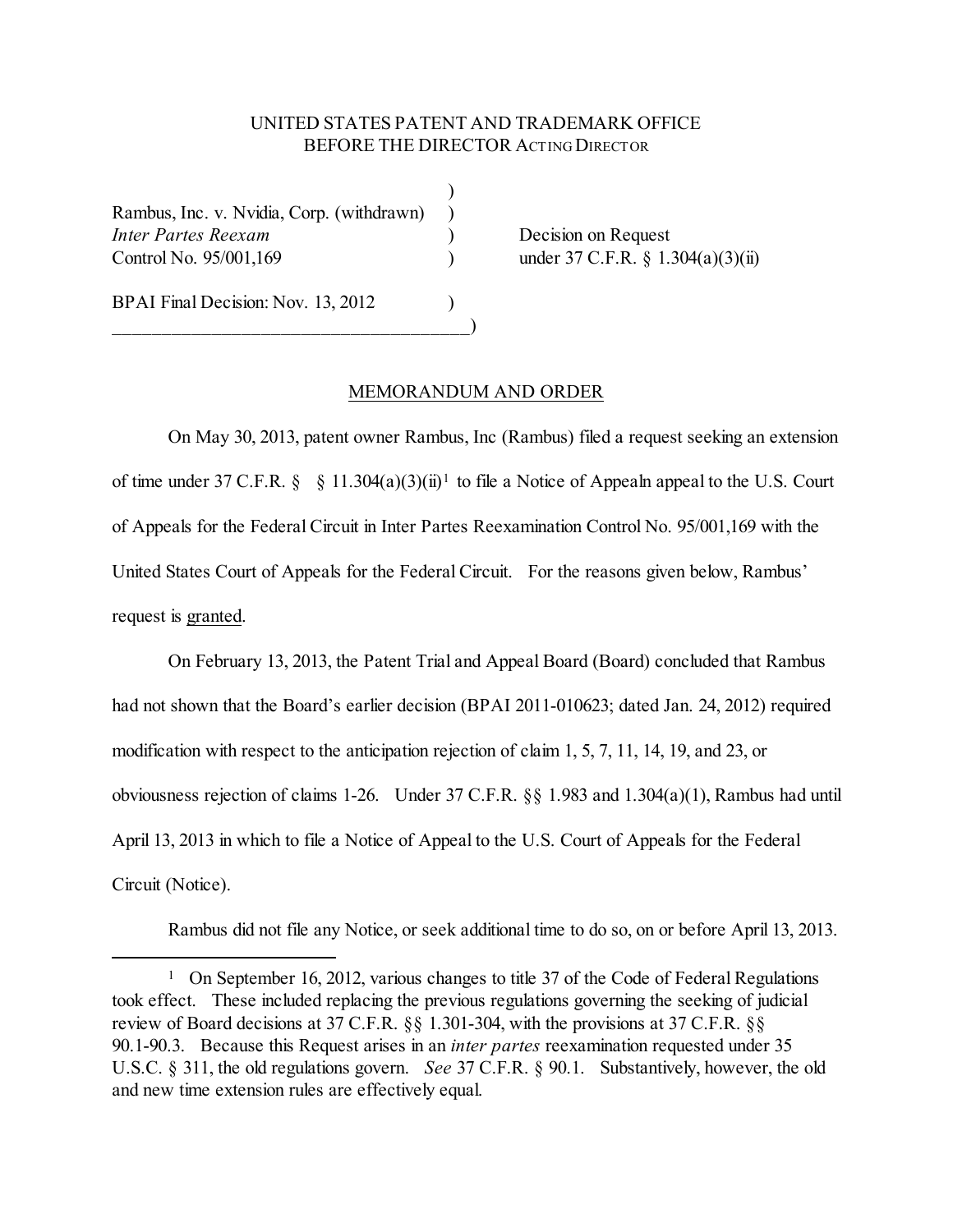On May 30, 2013, Rambus filed the underlying Request, seeking additional time in which to file a Notice. The Director may extend the time for filing an appeal after the expiration of the period for filing an appeal "upon a showing that the failure to act was the result of excusable neglect." 37 C.F.R. § 1.304(a)(3)(ii). The authority to decide such requests has been delegated to the Solicitor. MPEP § 1002.02(k)(3).

In determining excusable neglect, the USPTO applies the standard used by the Federal Courts. MPEP § 1216; *see, e.g.*, *In re Ashkenazi*, Serial No. 09/984,924 (Memorandum and Order on Request for Additional to File Federal Circuit Appeal) (Feb. 6, 2006). Determining whether the failure to properly file a civil action or appeal within the proscribed time period is the result of "excusable neglect" is

an equitable one, taking account of all relevant circumstances surrounding the party's omission. These include . . . [1] the danger of prejudice to [another party], [2] the length of the delay and its potential impact on judicial proceedings, [and 3] the reason for the delay, including whether it was within the reasonable control of the movant, and whether the movant acted in good faith.

*Pioneer Inv. Servs. v. Brunswick Assocs. Ltd. P'ship*, 507 U.S. 380, 395 (1993). Excusable

neglect "is understood to encompass situations in which the failure to comply with a filing deadline is attributable to negligence." *Id.* at 390; *see also Information Systems and Networks Corp. v. United States*, 994 F.2d 792, 796 (Fed. Cir. 1993) (holding that a party's failure to answer a counterclaim based on the mistaken belief that no answer was required constituted excusable neglect for purposes of Fed. R. Civ. P. 60(b)). Moreover, "[a]lthough inadvertence, ignorance of the rules, or mistakes construing the rules do not usually constitute excusable neglect, it is clear that excusable neglect . . . is a somewhat elastic concept and is not limited strictly to omissions caused by circumstances beyond control of the movant." *Id.* at 392. The third *Pioneer* factor–relating to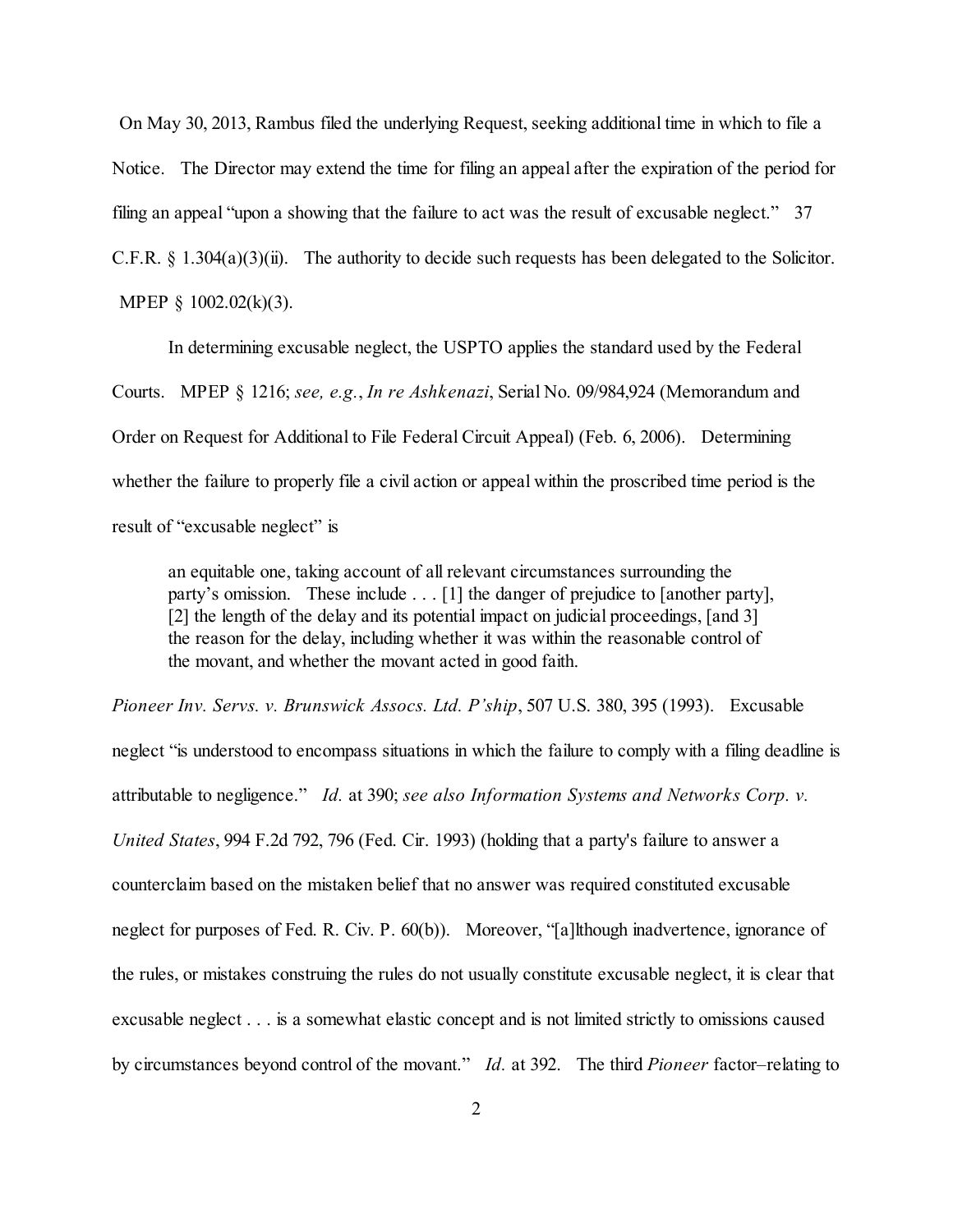why the filing was delayed–is generally considered the most important factor in the analysis. *See, e.g.*, *Firsthealth of the Carolinas, Inc. v. Carefirst of Maryland, Inc.*, 479 F.3d 825 (Fed. Cir. 2007); *Pumpkin, Ltd. v. The Seed Corps*, 43 USPQ2d 1582, 1587 n.7 (TTAB 1997).

On the critical third factor, Rambus explains that the failure to timely file a Notice was the "result of unique circumstances that resulted in communication breakdown among multiple law firms and multiple in-house counsel." Req. at 1. Rambus' outside counsel at Finnegan, Henderson, Farabow, Garrett & Dunner, LLP (Finnegan) informed Rambus on March 28, 2013 that the Notice deadline was approaching by emailing Mr. Saxon Noh at Rambus, the individual Finnegan believed was the correct Rambus contact for such matters. Req. at 3; Stoll Decl. at  $\P$ 5-6. Finnegan explains that it understood Mr. Noh's response – that an appeal was likely, but "that internal [Rambus] consultations were needed" – to mean that "Rambus would let Finnegan know if it wanted Finngan to take action." Req. at 3; Stoll Decl. at ¶ 5; Harris Decl. at ¶ 4. Finnegan subsequently emailed Mr. Noh again on April 9, 2013 to remind Rambus to let Finnegan know if "there's anything you need us to do." Req. at 3; Stoll Decl. at 5.

The Request explains that Rambus did not have further communication with Finnegan regarding any appeal because Rambus' internal legal department was undergoing reorganization at the time the appeal deadline here was pending. Req. at 3; Harris Decl. at ¶¶ 2-3. The law is fairly clear, however, that upheaval within a business or legal department does not weigh in favor of finding "excusable neglect." *See, e.g., Pioneer*, 507 U.S. at 398. Further, Rambus asserts that the lack of any confirmation to pursue an appeal was unnecessary because it had a good faith belief that outside counsel was attending to filing the Notice given its "prosecution guidelines," which instruct outside counsel to "never let a matter go abandoned without explicit instructions from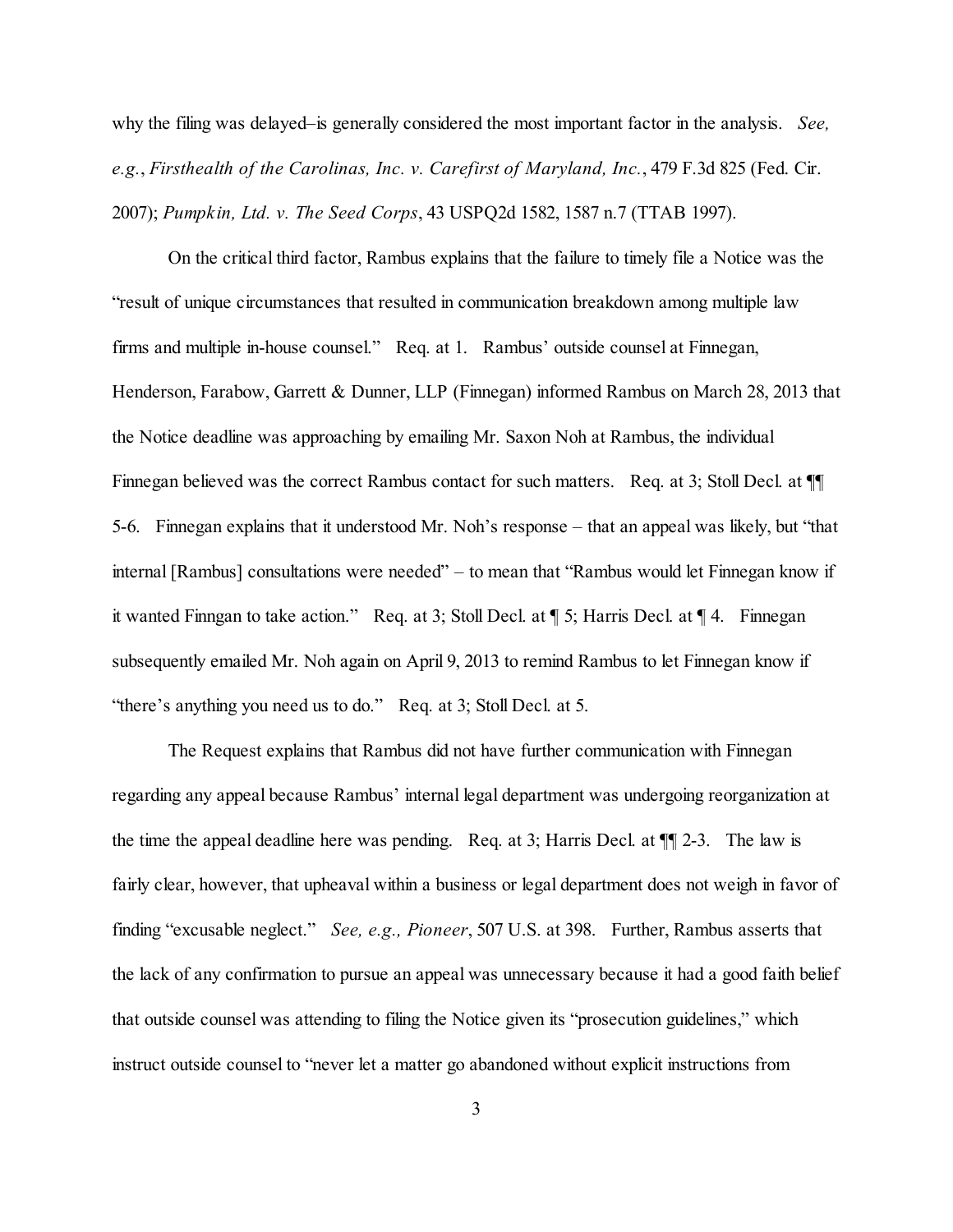Rambus in-house counsel." Req. at 3-4; Harris Decl. at  $\P$  4. On the one hand, Finnegan apparently had been given those guidelines as recently as February, 2013, although apparently not to anyone working on Rambus-related reexaminations. Req. at 4. On the other hand, Rambus' prior communications in this case indicated the need for further "internal deliberations" before any appeal should be pursued, which is consistent with Rambus' prior practice of expressly authorizing Finnegan to file appeals from Board decisions in other reexamination proceedings. Req. at 2-3; Stoll Decl. at ¶ 3.

Aside from the reasonableness of the excuses given here for why neither party acted in the manner that the other believed they would, the real problem with the analysis of this *Pioneer* prong for Rambus is that but-for a courtesy call from the USPTO, there is absolutely nothing to indicate that either Rambus or Finnegan would have even realized the deadline had passed, let alone taken steps to procure additional time to file any Notice. That is problematic. While the USPTO strives to communicate with parties involved in proceedings before it, the type of courtesy call given in this case is neither required nor standard. And, as discussed below, the USPTO would have been well within its authority to take action in this reexamination that would have severely complicated granting this Request.

However, as *Pioneer* makes clear, determining whether "excusable neglect" occurred is "an equitable one, taking account of all relevant circumstances surrounding the party's omission." 507 U.S. at 395. Critically, the absence of any bad faith conduct here weighs in favor of grating the relief. *See id.*; *Cheney v. Anchor Glass Container Corp.*, 71 F.3d 848, 850 (11th Cir. 1996) ("excusable neglect" in context of Fed. R. Civ. P. 60(b)). There is no indication that either Rambus or its outside counsel "deliberately disregarded" the Notice filing deadline. *Id.* And the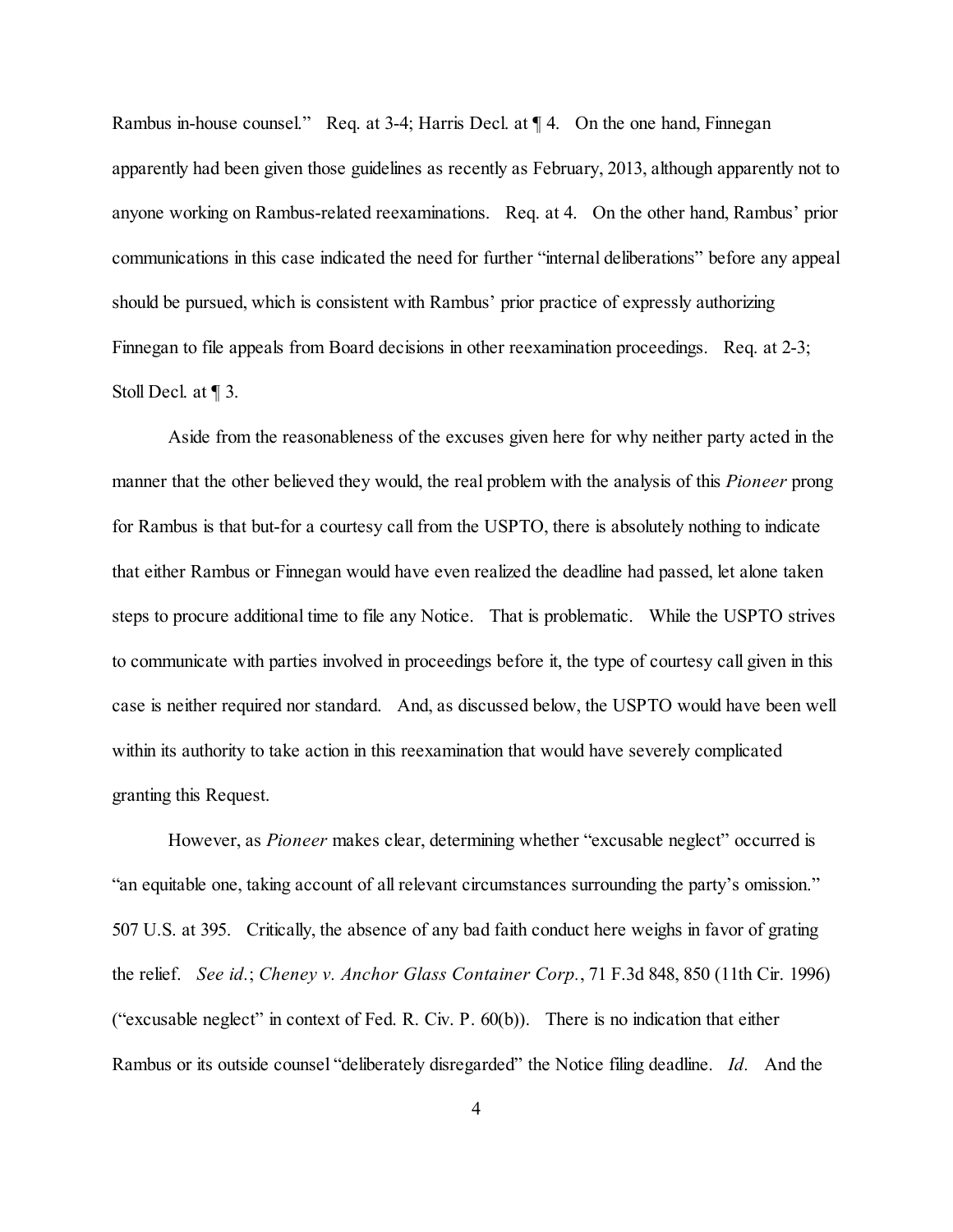absence of prejudice from a belated appeal further weighs in favor of granting the requested relief to avoid forfeiting Rambus' right to judicial review of a Board decision. The length of delay here between the decision date and any judicial review is not overly long. Further, the third-party requester (Nvidia) in this reexamination settled with Rambus and is no longer participating in the reexamination. Req. at 1. Nor is there prejudice to the USPTO proceedings or the public. That would not be the case, however, if the USPTO had issued a reexamination certificate, or even a NIRC, in this reexamination. It would have been entirely proper for the USPTO to close these reexamination proceedings once the deadline for seeking judicial review of the Board decision had passed without receiving proper Notice of such a suit. *See* MPEP §§ 2687, 2688; 35 U.S.C. § 316 (pre-AIA version governing inter partes reexaminations). In that scenario, the USPTO and public at large should be able to rely upon the timely and proper conclusion of the reexamination proceedings. Thus, the USPTO hastens to make clear to practitioners that future requests presenting that fact scenario will likely not result in the same favorable outcome. *Cf. Pioneer*, 507 U.S. at 398.

Given these considerations, and the equitable and elastic nature of the "excusable neglect" standard, the balance of the *Pioneer* factors weighs in favor of granting the extension.

One further point merits discussion. On the same day Rambus filed the underlying Request for additional time to seek Federal Circuit review of the Board decision here, it also filed a Notice of such an appeal. Req. at 8. Once the filing deadline passes, additional time must first be sought from the USPTO before filing a notice of appeal or civil action complaint (if available). *See generally Barbacid v. Brown*, 223 Fed. Appx. 972 (Fed. Cir. Mar. 19, 2007) (nonprecedential); *see also In re Ishii*, Serial No. 09/655,847 (Mem. and Order on Request for Additional Time to File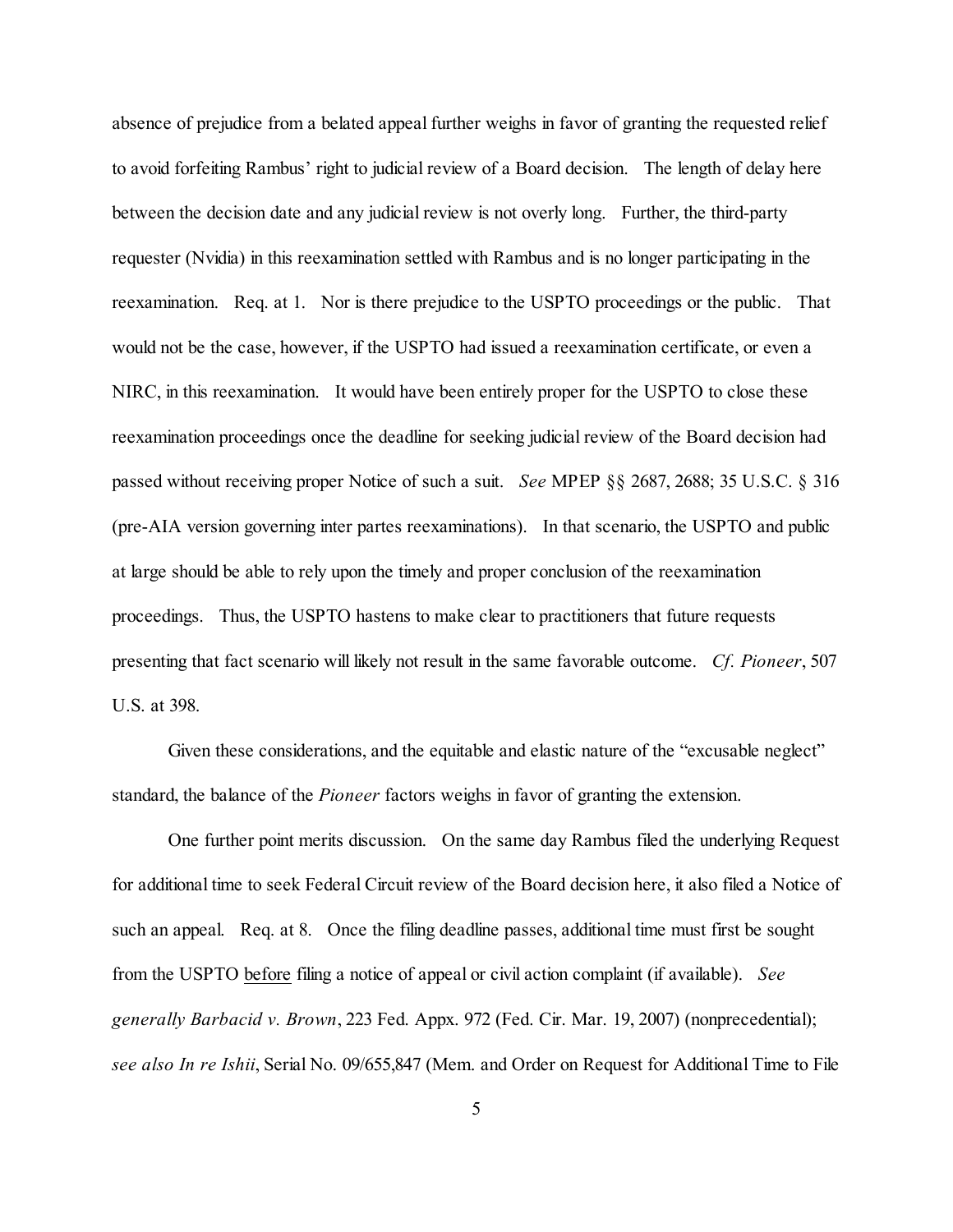Federal Circuit Appeal) (Feb. 6, 2009). The USPTO loses jurisdiction over an application to perform anything but "purely ministerial" functions once the applicant formally files a notice of appeal to the Federal Circuit, or a complaint in district court. *See generally In re Graves*, 69 F.3d 1147, 1149-50 (Fed. Cir. 1995); *Barbacid*, 223 Fed. Appx. at 974 (dismissing untimely appeal "without prejudice to Barbacid making a written request for an extension of time" under Rule 304(a)(3)); Fed. Cir. R. 15(a)(1) (instructing that USPTO "must promptly advise the clerk that the notice [of appeal] is or is not timely" once one is filed). On July 11, 2013, the Federal Circuit granted Rambus' motion to withdraw the appeal Notice filed May 30, 2013, permitting the USPTO to act upon the underlying Request here. *See Rambus, Inc. v. NVIDIA, Corp.*, Appeal No. 2013-1507, Dkt. Entry #4.